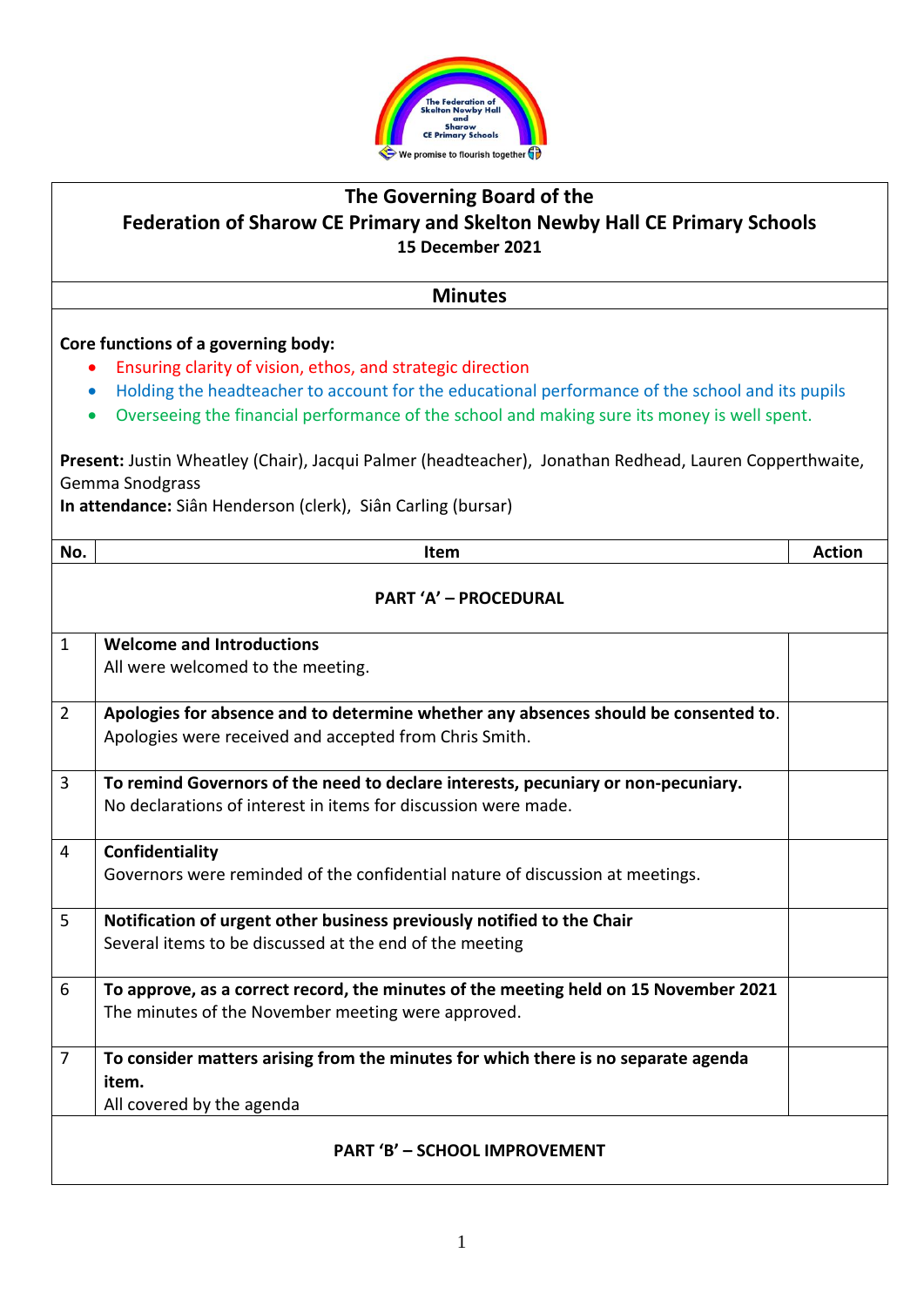

| 8 | <b>Budget monitoring</b>                                                                                                                                                                                                                                                                                                                                                                                                                                                                                                                                                                       |  |
|---|------------------------------------------------------------------------------------------------------------------------------------------------------------------------------------------------------------------------------------------------------------------------------------------------------------------------------------------------------------------------------------------------------------------------------------------------------------------------------------------------------------------------------------------------------------------------------------------------|--|
|   | Period 7 reports were circulated prior to the meeting. The following points were noted:                                                                                                                                                                                                                                                                                                                                                                                                                                                                                                        |  |
|   | <b>Sharow</b>                                                                                                                                                                                                                                                                                                                                                                                                                                                                                                                                                                                  |  |
|   | Income is expected to increase from £580.8k (start budget) to £603.3k (expected<br>$\bullet$<br>outturn), largely as a result of extended schools' income now coming directly to<br>school.<br>This income is offset by expenditure on the breakfast and after school clubs.<br>$\bullet$<br>Expenditure increased from £605.7k (start budget) to £623.7k (expected outturn)<br>$\bullet$<br>The in-year position has improved by £4.5k, from -£24.9 (start budget) to -£20.4<br>$\bullet$<br>(expected outturn)<br>This would give a total carry-forward into 2022-23 of £42,721<br>$\bullet$ |  |
|   | Q: is extended schools income restricted?                                                                                                                                                                                                                                                                                                                                                                                                                                                                                                                                                      |  |
|   | A: no, it is just included in general income.                                                                                                                                                                                                                                                                                                                                                                                                                                                                                                                                                  |  |
|   |                                                                                                                                                                                                                                                                                                                                                                                                                                                                                                                                                                                                |  |
|   | <b>Skelton</b>                                                                                                                                                                                                                                                                                                                                                                                                                                                                                                                                                                                 |  |
|   | Income is expected to increase from £254.3k (start budget) to £268.1k (expected<br>outturn) due to additional special needs, Pupil Premium and Covid-related<br>funding                                                                                                                                                                                                                                                                                                                                                                                                                        |  |
|   | Expenditure is expected to increase from £274.6k (start budget) to £285.1k<br>$\bullet$                                                                                                                                                                                                                                                                                                                                                                                                                                                                                                        |  |
|   | (expected outturn), mainly as a result of increased staffing costs.                                                                                                                                                                                                                                                                                                                                                                                                                                                                                                                            |  |
|   | The in-year position has improved from -£22.2k (start budget) to -£17k<br>$\bullet$                                                                                                                                                                                                                                                                                                                                                                                                                                                                                                            |  |
|   | This would give a total carry-forward into 2022-23 of £65,174                                                                                                                                                                                                                                                                                                                                                                                                                                                                                                                                  |  |
| 9 | <b>Revised budget and financial forecast</b>                                                                                                                                                                                                                                                                                                                                                                                                                                                                                                                                                   |  |
|   | The three-year forecast and revised budgets were circulated prior to the meeting. The<br>following points were noted:                                                                                                                                                                                                                                                                                                                                                                                                                                                                          |  |
|   | <b>Sharow</b>                                                                                                                                                                                                                                                                                                                                                                                                                                                                                                                                                                                  |  |
|   | Figures assume that sparsity funding will be available from the next financial year                                                                                                                                                                                                                                                                                                                                                                                                                                                                                                            |  |
|   | Income has increased from the monitoring report due to higher expected nursery<br>numbers.                                                                                                                                                                                                                                                                                                                                                                                                                                                                                                     |  |
|   | Pupil numbers are predicted to remain stable, and the forecast assumes that<br>$\bullet$<br>teaching staff will remain the same                                                                                                                                                                                                                                                                                                                                                                                                                                                                |  |
|   | Sparsity funding allows for positive in-year balances and a growing carry-forward<br>$\bullet$<br>from year 2                                                                                                                                                                                                                                                                                                                                                                                                                                                                                  |  |
|   | <b>Skelton</b>                                                                                                                                                                                                                                                                                                                                                                                                                                                                                                                                                                                 |  |
|   | Figures assume that sparsity funding will be available from the next financial year                                                                                                                                                                                                                                                                                                                                                                                                                                                                                                            |  |
|   | The forecast is based on a falling school roll but a stable staff                                                                                                                                                                                                                                                                                                                                                                                                                                                                                                                              |  |
|   | Year 2 shows an in-year surplus, falling into deficit again in year 3 due to a<br>$\bullet$<br>reduction in pupil numbers                                                                                                                                                                                                                                                                                                                                                                                                                                                                      |  |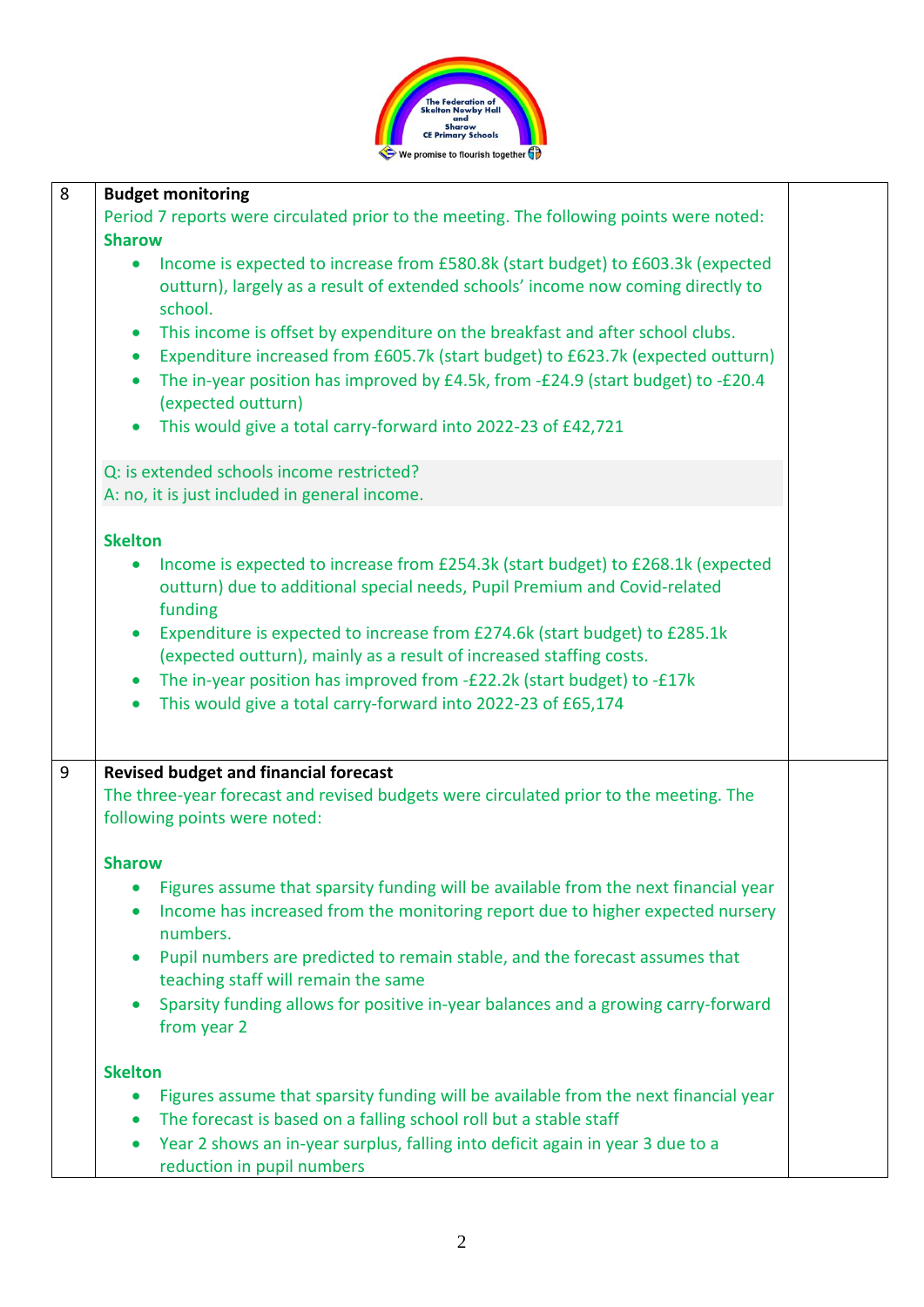

|    | The carry-forward is predicted to remain in surplus for this period<br>$\bullet$                                                                                                           |  |
|----|--------------------------------------------------------------------------------------------------------------------------------------------------------------------------------------------|--|
|    | Pay awards and significantly increased fuel costs have been factored into the revised<br>budgets.                                                                                          |  |
|    | The bursar gave an overview of the process and likely outcomes of combining budgets,<br>which will be considered by the governing body.                                                    |  |
|    | The revised budgets were approved for submission to the local authority                                                                                                                    |  |
| 10 | <b>Benchmarking data</b>                                                                                                                                                                   |  |
|    | Data comparing the two schools with similar schools in the county and nationally were<br>circulated prior to the meeting. The following points were noted:                                 |  |
|    | <b>Sharow</b>                                                                                                                                                                              |  |
|    | The school falls within the average range on all metrics compared to similar North<br>$\bullet$<br>Yorkshire schools                                                                       |  |
|    | National data shows high spending on educational support staff - most classes<br>$\bullet$<br>have a full-time TA and there is a large number of children requiring additional<br>support. |  |
|    | <b>Skelton</b>                                                                                                                                                                             |  |
|    | County data reveals a higher than average spending on teaching resources<br>$\bullet$                                                                                                      |  |
|    | The percentage of staff in senior leadership positions is low (only the<br>$\bullet$<br>headteacher, part-time)                                                                            |  |
|    | Staffing costs are lower than average (due largely to shared headteacher)<br>$\bullet$                                                                                                     |  |
|    | Pupil to teacher/adult ratios are extremely low<br>$\bullet$                                                                                                                               |  |
|    | Premises costs are high<br>$\bullet$                                                                                                                                                       |  |
|    | National data identifies the falling school roll as a major risk                                                                                                                           |  |
|    | [Siân Carling left the meeting]                                                                                                                                                            |  |
| 11 | <b>Information Compliance report</b>                                                                                                                                                       |  |
|    | The audit report was circulated to governors prior to the meeting. All action points were                                                                                                  |  |
|    | noted and will be monitored.                                                                                                                                                               |  |
| 12 | Headteacher's report and School Improvement Plan                                                                                                                                           |  |
|    | No report was scheduled for this meeting but the headteacher gave governors an                                                                                                             |  |
|    | example of a spreadsheet pro forma that she will use for future reports. This will ensure<br>consistency of reporting and allow comparison of key metrics over time.                       |  |
|    |                                                                                                                                                                                            |  |
|    | The Pupil Premium strategy document was circulated and was approved for inclusion on                                                                                                       |  |
|    | the school website.                                                                                                                                                                        |  |
|    |                                                                                                                                                                                            |  |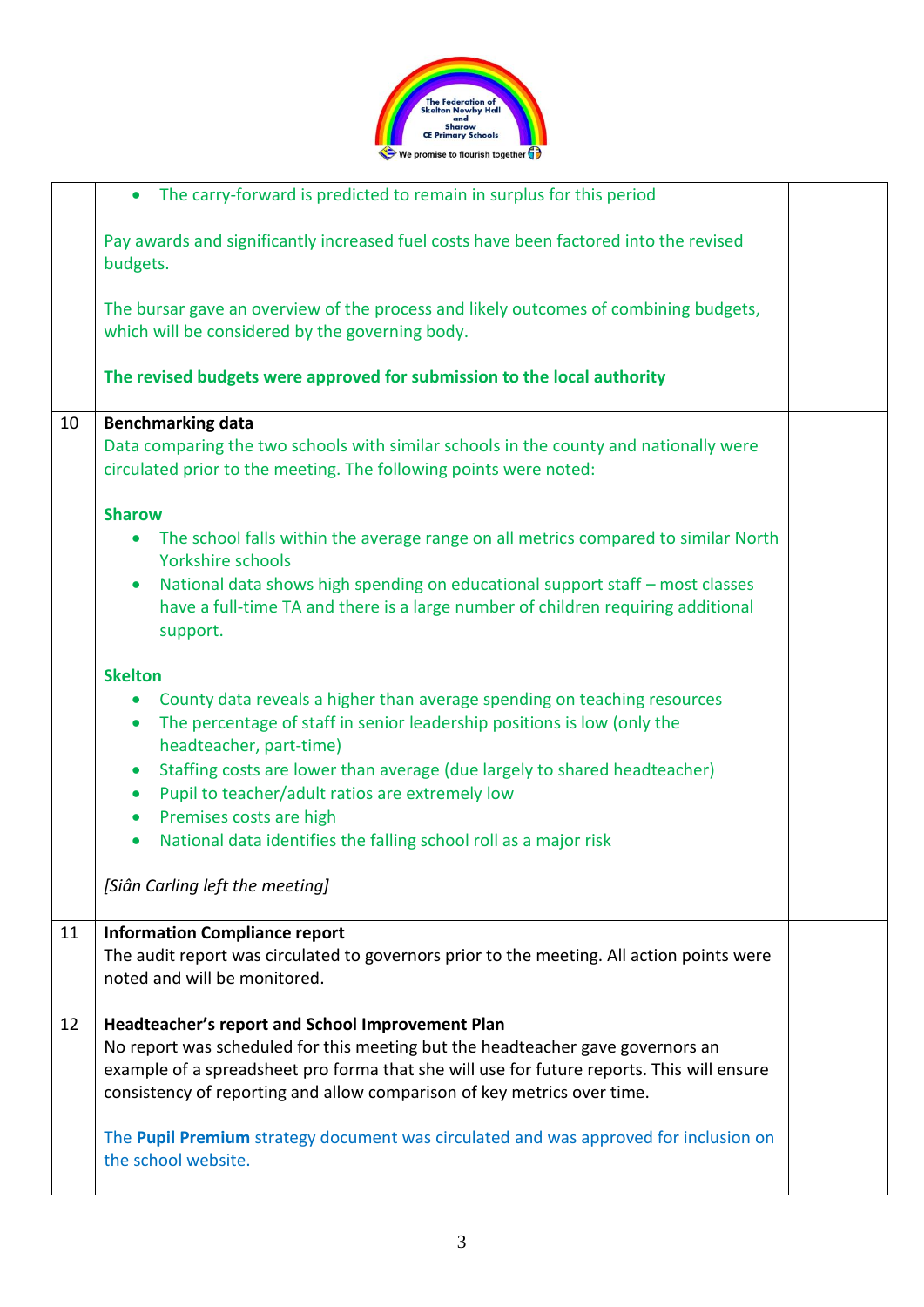

|    | The School Partnership Improvement Plan was shared with governors and the RAG-<br>rated actions related to KPIs reviewed. A new phonics programme has been purchased<br>and staff training is planned for the first half of next term for introduction in the second<br>half.<br>Self-evaluation $-$ all judgments remain at RI for Sharow<br>Safeguarding $-$ an incident has occurred, and the safeguarding link governor is<br>monitoring events on behalf of the governing body. He is satisfied that the governing<br>body is meeting its safeguarding responsibilities through his involvement.                                                              |  |
|----|--------------------------------------------------------------------------------------------------------------------------------------------------------------------------------------------------------------------------------------------------------------------------------------------------------------------------------------------------------------------------------------------------------------------------------------------------------------------------------------------------------------------------------------------------------------------------------------------------------------------------------------------------------------------|--|
| 13 | Headteacher's performance management<br>The performance review has taken place and the recommendations of the group were<br>approved.                                                                                                                                                                                                                                                                                                                                                                                                                                                                                                                              |  |
| 14 | <b>Pupil attendance</b><br>Attendance remains good and Covid has not caused significant absence among pupils.                                                                                                                                                                                                                                                                                                                                                                                                                                                                                                                                                      |  |
| 16 | Governance<br><b>Vacancies</b><br>1 x foundation<br>$\circ$<br>1 x co-opted<br>$\circ$<br>1 x parent, one parent has been nominated and will be contacted by the<br>$\circ$<br>Chair<br>1 x local authority<br>$\circ$<br>Governors were invited to submit the names of potential governors to the Chair.<br>Training - a session for all governors is scheduled for February. Governors were<br>encouraged to access NGA and local authority training. The safeguarding<br>governor will book additional safeguarding training via the administrator at<br>Skelton school and Chris Smith will undertake SEND training.<br>Adoption of Code of Conduct - approved |  |
| 18 | <b>Governor Monitoring Visits</b><br>A schedule of visits was circulated and information on monitoring best practice was<br>circulated.                                                                                                                                                                                                                                                                                                                                                                                                                                                                                                                            |  |
| 19 | <b>Policy Review</b><br>The following policies were reviewed and approved:<br>Pay<br>$\bullet$<br>Complaints procedure and policy<br>Curriculum - a question was asked and answered about the headteacher's<br>$\bullet$<br>responsibility to keep governors informed about curriculum decision-making and<br>whole-school targets.<br>Nursery admissions                                                                                                                                                                                                                                                                                                          |  |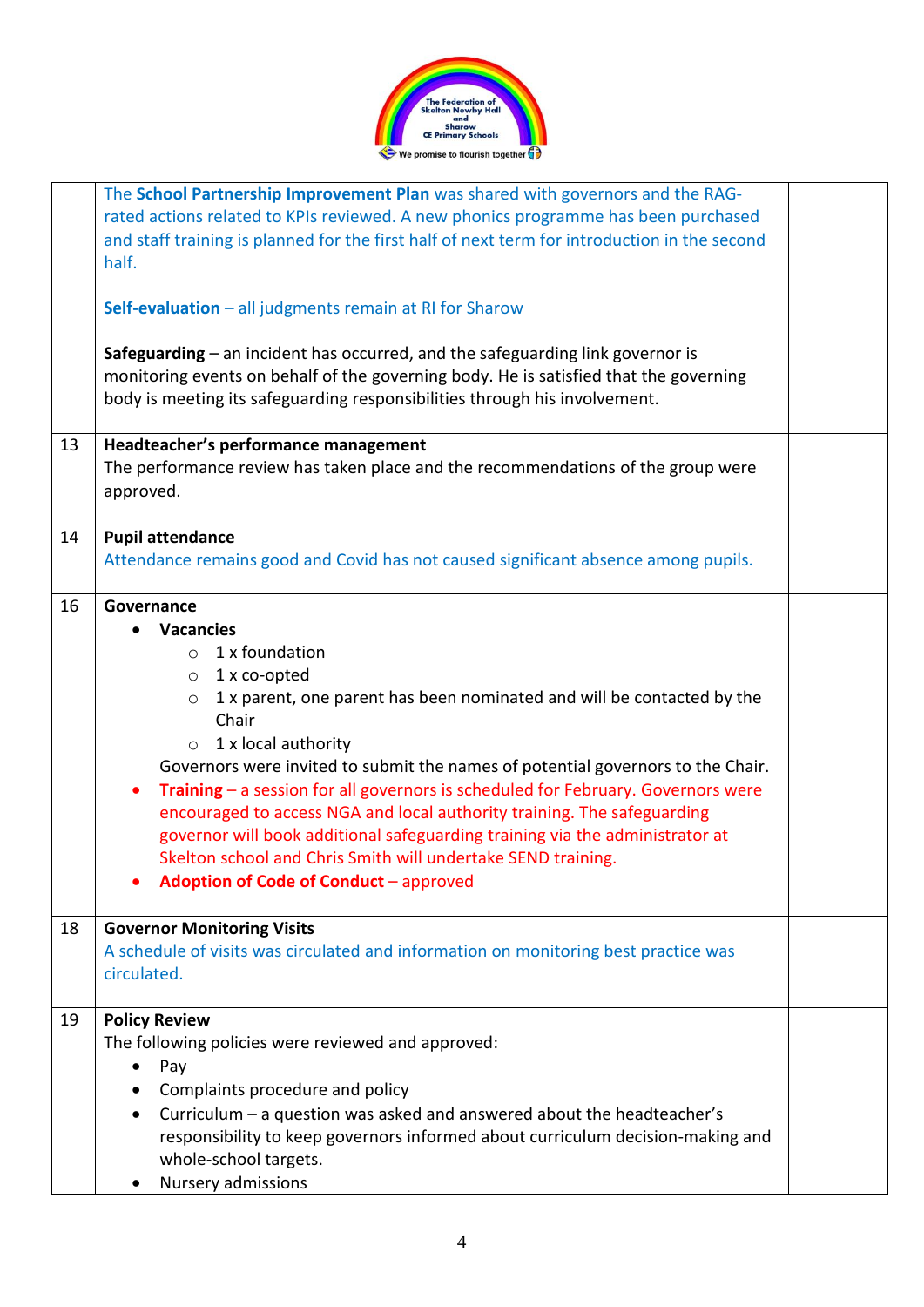

|    | Handwriting and presentation                                                               |  |
|----|--------------------------------------------------------------------------------------------|--|
|    | Volunteer                                                                                  |  |
|    | <b>Publication Scheme</b>                                                                  |  |
| 20 | <b>Consultancy review</b>                                                                  |  |
|    | It would be helpful if the Skelton marketing group could resume its activities.            |  |
|    | A consultant has been appointed and will be visiting school between January and March.     |  |
|    | <b>PART 'C' - OTHER BUSINESS</b>                                                           |  |
| 21 | <b>Ofsted</b>                                                                              |  |
|    | The headteacher shared the oral feedback from the inspection. The areas highlighted        |  |
|    | were those already identified by the school and addressed within the School                |  |
|    | Development Plan. It was noted that the inspection had taken place during a time of        |  |
|    | significant staff absence and general disruption to the smooth running of the school.      |  |
|    | However, it was acknowledged that difficult circumstances might persist through the        |  |
|    | coming year and these will need to be factored in when planning to take the school         |  |
|    | forward.                                                                                   |  |
|    | Q: how can governors be assured that the areas for development are addressed in the        |  |
|    | coming year?                                                                               |  |
|    | A: reports from the headteacher, including the SDP, and governor monitoring should         |  |
|    | provide evidence. Governors should triangulate information provided by the                 |  |
|    | headteacher with external reports and governors' own observations.                         |  |
| 22 | <b>Preparations for future closure</b>                                                     |  |
|    | Staff are confident in their ability to provide for children should school closures occur  |  |
|    | again.                                                                                     |  |
|    | Q: are staff aware of any difficulties related to home learning for children who were not  |  |
|    | in school during the last lockdown?                                                        |  |
|    | A: all children are familiar with using Teams and staff are aware of any issues that might |  |
|    | arise.                                                                                     |  |
|    | Q: are staff alert to children who do not engage with learning and is there a policy in    |  |
|    | place to track potentially missing children?                                               |  |
|    | A: staff conduct home visits where concerns arise, and this is an on-going process,        |  |
|    | although there is currently no automatic alert for absent children at 10am as families     |  |
|    | access learning at different times during the day. A virtual registration system each      |  |
|    | morning will be introduced should the need arise.                                          |  |
| 23 | <b>Federation structure for September 2022</b>                                             |  |
|    | A virtual meeting of governors will take place on 12 January at 5.30pm                     |  |